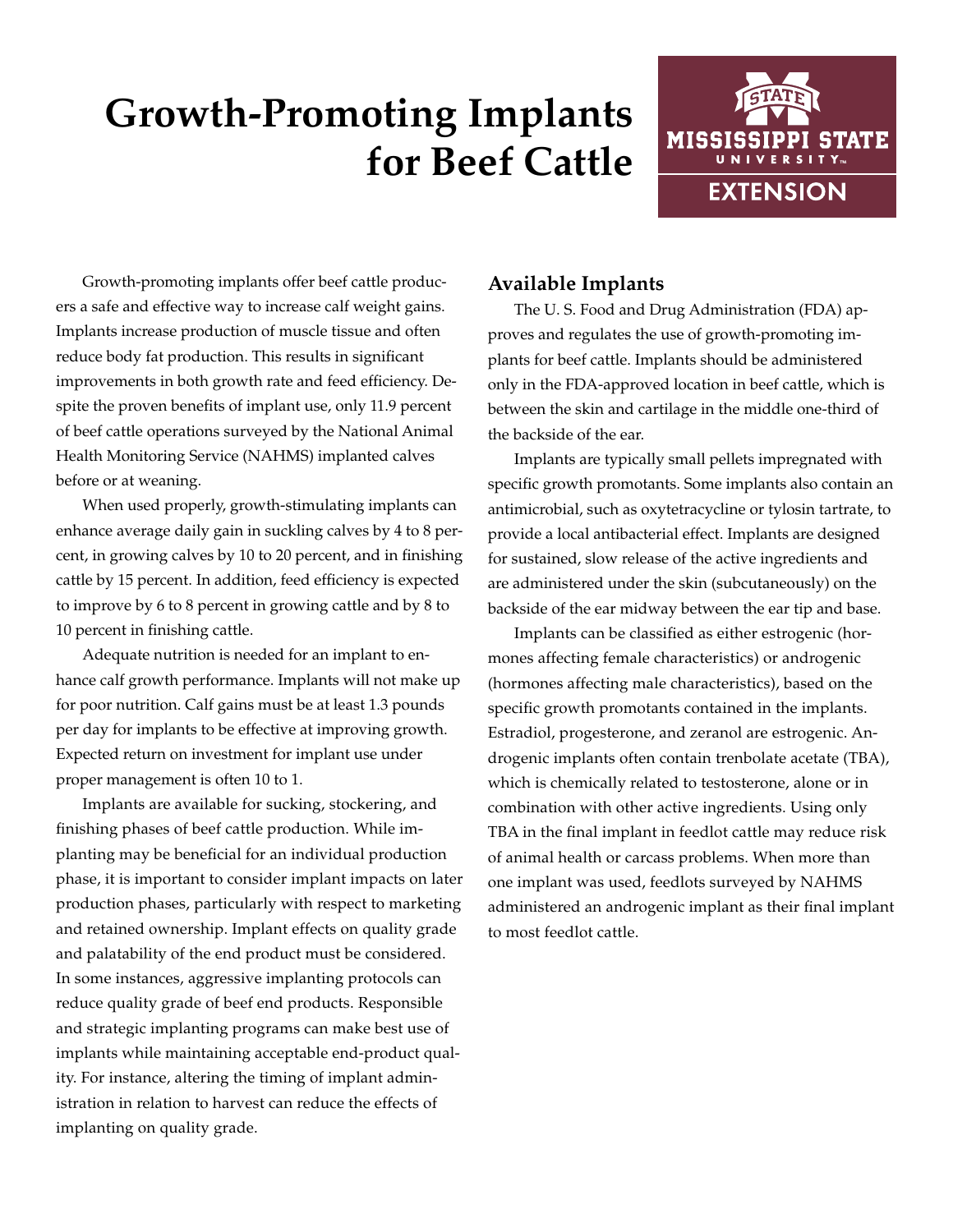## **Table 1. Currently approved implants for sucking beef calves and stocker cattle in the United States.1**

| Commercial<br><b>Product Name</b>      | Marketer                                             | Active Ingredient(s)                                                | <b>Target Animal(s)</b>                                                                                                                                                                                                                                                                                                                                                       | Claim                                                                                                                |
|----------------------------------------|------------------------------------------------------|---------------------------------------------------------------------|-------------------------------------------------------------------------------------------------------------------------------------------------------------------------------------------------------------------------------------------------------------------------------------------------------------------------------------------------------------------------------|----------------------------------------------------------------------------------------------------------------------|
| <b>SYNOVEX® C</b>                      | Pfizer Animal<br>Health                              | 100 mg progesterone<br>10 mg estradiol benzo-<br>ate                | Suckling beef calves up to 400 pounds;<br>steers weighing more than 400 pounds and<br>fed in confinement for slaughter when used<br>as part of a re-implant program in which an<br>initial Synovex C implant is followed at ap-<br>proximately 70 days by Synovex S; not for<br>use in veal calves, calves less than 45 days<br>old, or bull calves intended for reproduction | Increase rate of weight gain                                                                                         |
| SYNOVEX® S                             | Pfizer Animal<br>Health                              | 200 mg progesterone<br>20 mg estradiol benzo-<br>ate                | Steers weighing 400 pounds or more; for<br>use in steers only; not for use in veal calves                                                                                                                                                                                                                                                                                     | Increase rate of weight gain and<br>improve feed efficiency                                                          |
| <b>SYNOVEX® H</b>                      | Pfizer Animal<br>Health                              | 200 mg testosterone<br>priopionate<br>20 mg estradiol benzo-<br>ate | Nonreplacement heifers weighing 400<br>pounds or more; for use in heifers only; not<br>for use in veal calves                                                                                                                                                                                                                                                                 | Increase rate of weight gain and<br>improve feed efficiency                                                          |
| <b>SYNOVEX®</b><br><b>CHOICE</b>       | Pfizer Animal<br>Health                              | 100 mg trenbolate<br>acetate<br>14 mg estradiol benzo-<br>ate       | Steers fed in confinement for slaughter;<br>for use in calf-fed and yearling feeding<br>programs; not for use in veal calves                                                                                                                                                                                                                                                  | Increase rate of weight gain                                                                                         |
| SYNOVEX <sup>®</sup> Plus <sup>™</sup> | Pfizer Animal<br>Health                              | 200 mg trenbolate<br>acetate<br>28 mg estradiol benzo-<br>ate       | Steers and heifers fed in confinement for<br>slaughter; not for use in veal calves                                                                                                                                                                                                                                                                                            | Increase rate of weight gain<br>and improve feed efficiency in<br>steers; increase rate of weight<br>gain in heifers |
| <b>RALGRO®</b>                         | Intervet/<br>Schering-Plough<br>Animal Health        | 36 mg zeranol                                                       | Suckling beef calves, including replacement<br>heifers between 1 month of age and wean-<br>ing, weaned beef calves, growing beef<br>cattle, feedlot steers, and feedlot heifers;<br>not for use in breeding herd replacements<br>or lactating dairy cattle                                                                                                                    | Increase rate of weight gain and<br>improve feed efficiency                                                          |
| <b>RALGRO® MAG-</b><br><b>NUM™</b>     | Intervet/<br>Schering-Plough<br><b>Animal Health</b> | 72 mg zeranol                                                       | Steers fed in confinement for<br>slaughter                                                                                                                                                                                                                                                                                                                                    | Increase rate of weight gain and<br>improve feed efficiency                                                          |
| REVALOR <sup>®</sup> -200              | Intervet/<br>Schering-Plough<br>Animal Health        | 200 mg trenbolate<br>acetate<br>20 mg estradiol                     | Steers fed in confinement for slaughter; not<br>for use in breeding herd replacements or<br>lactating dairy cattle; not for use in veal<br>calves                                                                                                                                                                                                                             | Increase rate of weight gain and<br>improve feed efficiency                                                          |
| <b>REVALOR®G</b>                       | Intervet/<br>Schering-Plough<br>Animal Health        | 40 mg trenbolate acetate<br>8 mg estradiol                          | Pasture cattle, including slaughter, stocker,<br>and feeder steers and heifers; not for use<br>in breeding herd replacements or lactating<br>dairy cattle; not for use in veal calves                                                                                                                                                                                         | Increase rate of weight gain                                                                                         |
| <b>REVALOR®-H</b>                      | Intervet/<br>Schering-Plough<br>Animal Health        | 140 mg trenbolate<br>acetate<br>14 mg estradiol                     | Heifers fed in confinement for slaughter;<br>not for use in breeding herd replacements<br>or lactating dairy cattle; not for use in veal<br>calves                                                                                                                                                                                                                            | Increase rate of weight gain and<br>improve feed efficiency                                                          |
| <b>REVALOR®-IH</b>                     | Intervet/<br>Schering-Plough<br>Animal Health        | 80 mg trenbolate acetate<br>8 mg estradiol                          | Heifers fed in confinement for slaughter;<br>not for use in breeding herd replacements<br>or lactating dairy cattle; not for use in veal<br>calves                                                                                                                                                                                                                            | Increase rate of weight gain                                                                                         |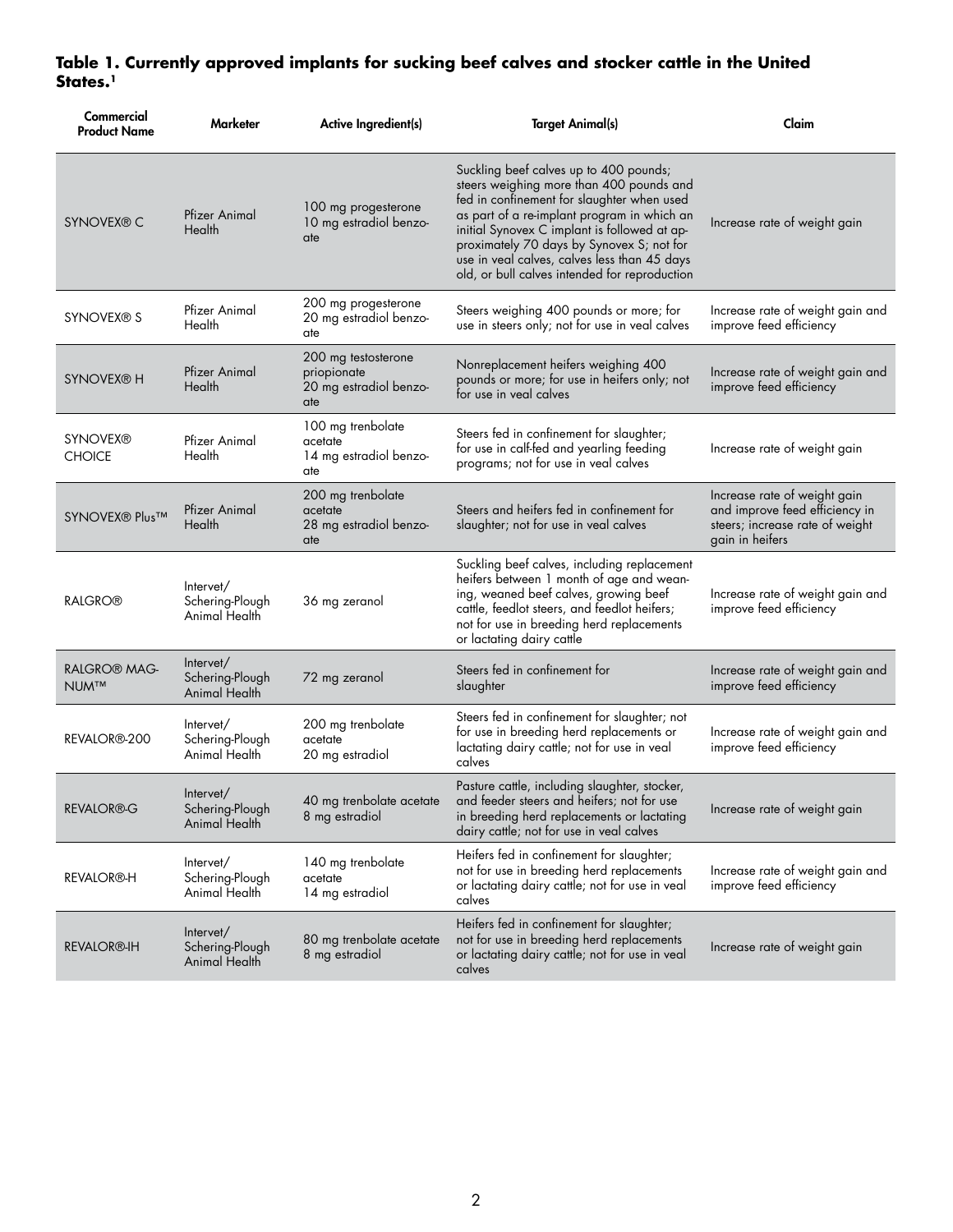| <b>REVALOR®-IS</b>                     | Intervet/<br>Schering-Plough<br>Animal Health | 80 mg trenbolate<br>acetate<br>16 mg estradiol                         | Steers fed in confinement for slaughter;<br>not for use in breeding herd replace-<br>ments or lactating dairy cattle; not for use<br>in veal calves                                                | Increase rate of weight gain and<br>improve feed efficiency                                                                                                                                                                              |
|----------------------------------------|-----------------------------------------------|------------------------------------------------------------------------|----------------------------------------------------------------------------------------------------------------------------------------------------------------------------------------------------|------------------------------------------------------------------------------------------------------------------------------------------------------------------------------------------------------------------------------------------|
| <b>REVALOR®-S</b>                      | Intervet/<br>Schering-Plough<br>Animal Health | 120 trenbolate acetate<br>24 mg estradiol                              | Steers fed in confinement for slaughter;<br>not for use in breeding herd replace-<br>ments or lactating dairy cattle; not for use<br>in veal calves                                                | Increase rate of weight gain and<br>improve feed efficiency                                                                                                                                                                              |
| <b>REVALOR®-XS</b>                     | Intervet/<br>Schering-Plough<br>Animal Health | 200 trenbolate acetate<br>40 mg estradiol                              | Steers fed in confinement for slaughter;<br>not for use in breeding herd replace-<br>ments or lactating dairy cattle; not for use<br>in veal calves                                                | Increase rate of weight gain and<br>improve feed efficiency for up to<br>200 days                                                                                                                                                        |
| <b>FINAPLIX®-H</b>                     | Intervet/<br>Schering-Plough<br>Animal Health | 200 mg trenbolone                                                      | Heifers fed in confinement for slaughter;<br>not for use in breeding herd replace-<br>ments or lactating dairy cattle; not for use<br>in veal calves                                               | Increase rate of weight gain and<br>improve feed efficiency                                                                                                                                                                              |
| <b>COMPUDOSE®</b>                      | Elanco Animal<br>Health                       | 25.7 mg estradiol<br>0.5 mg oxytetracycline                            | Suckling and pastured growing steers;<br>finishing steers and heifers; not for use in<br>breeding herd replacements; not for use<br>in veal calves                                                 | Increase rate of weight gain in<br>suckling and pastured growing<br>steers; increase rate of weight<br>gain and improve feed efficiency<br>in confined steers and heifers;<br>effective daily dose of estradiol<br>for at least 200 days |
| <b>ENCORE®</b>                         | Elanco Animal<br>Health                       | 43.9 mg estradiol<br>0.5 mg oxytetracycline                            | Suckling and pastured<br>growing steers; finishing steers and<br>heifers; not for use in breeding herd<br>replacements or dairy animals; not for<br>use in veal calves                             | Increase rate of weight gain in<br>suckling and pastured growing<br>steers; increase rate of weight<br>gain and improve feed efficiency<br>in confined steers and heifers;<br>effective daily dose of estradiol<br>for at least 400 days |
| <b>COMPONENT®</b><br>$E-C2$            | Elanco Animal<br>Health                       | 100 mg progesterone<br><b>USP</b><br>10 mg estradiol benzo-<br>ate     | Suckling beef calves up to 400 pounds;<br>not for use in breeding herd replace-<br>ments; not for use in veal calves, calves<br>less than 45 days old, or bull calves<br>intended for reproduction | Increase rate of weight gain                                                                                                                                                                                                             |
| COMPONENT ®<br>$E-H2$                  | Elanco Animal<br>Health                       | 200 mg testosterone<br>propionate USP<br>20 mg estradiol benzo-<br>ate | Heifers weighing 400 pounds or more;<br>not for use in breeding herd replace-<br>ments or dairy animals; not for use in<br>veal calves                                                             | Increase rate of weight gain and<br>improve feed efficiency                                                                                                                                                                              |
| <b>COMPONENT®</b><br>$E-S2$            | Elanco Animal<br>Health                       | 200 mg progesterone<br>USP<br>20 mg estradiol benzo-<br>ate            | Steers weighing 400 pounds or more;<br>not for use in breeding herd replace-<br>ments or dairy animals; not for use in<br>veal calves                                                              | Increase rate of weight gain and<br>improve feed efficiency                                                                                                                                                                              |
| <b>COMPONENT®</b><br>$TE-G2$           | Elanco Animal<br>Health                       | 40 mg trenbolate<br>acetate<br>8 mg estradiol USP                      | Pasture cattle including slaughter, stocker,<br>and feeder steers and heifers; not for use<br>in breeding herd replacements or dairy<br>animals; not for use in veal calves                        | Increase rate of weight gain                                                                                                                                                                                                             |
| <b>COMPONENT®</b><br>TE-H <sup>2</sup> | Elanco Animal<br>Health                       | 140 mg trenbolate<br>acetate<br>14 mg estradiol USP                    | Heifers fed in confinement for slaughter;<br>not for use in breeding herd replace-<br>ments or dairy animals; not for use in<br>veal calves                                                        | Increase rate of weight gain and<br>improve feed efficiency                                                                                                                                                                              |
| <b>COMPONENT®</b><br>$TE-IH^2$         | Elanco Animal<br>Health                       | 80 mg trenbolate<br>acetate<br>8 mg estradiol                          | Heifers fed in confinement for slaughter;<br>not for use in breeding herd replace-<br>ments or dairy animals; not for use in<br>veal calves                                                        | Increase rate of weight gain                                                                                                                                                                                                             |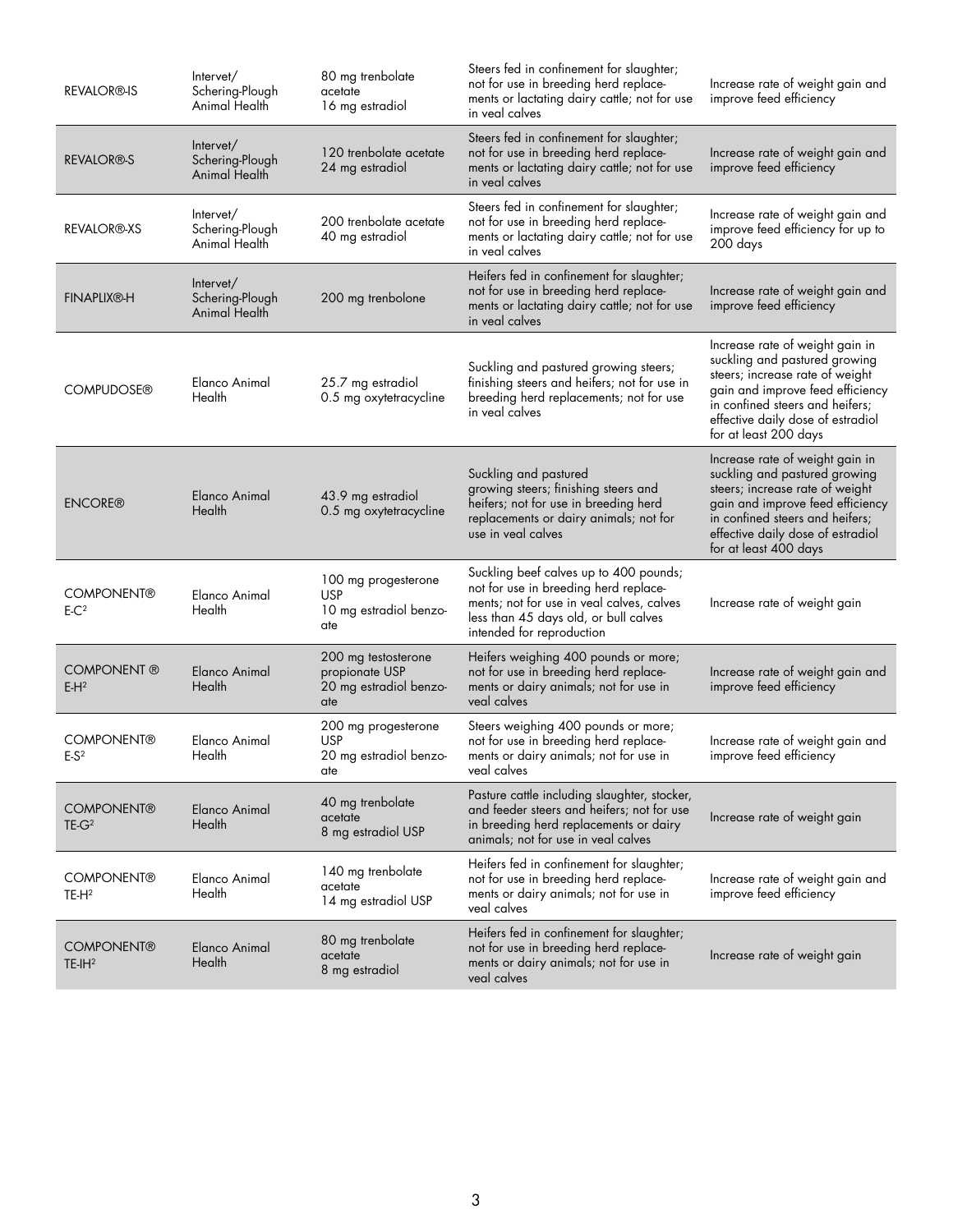| <b>COMPONENT®</b><br>$TE-S2$               | Elanco Animal<br>Health | 120 mg trenbolate<br>acetate<br>24 mg estradiol | Steers fed in confinement for slaughter; not<br>for use in breeding herd replacements or<br>dairy animals; not for use in veal calves                | Increase rate of weight gain and<br>improve feed efficiency |
|--------------------------------------------|-------------------------|-------------------------------------------------|------------------------------------------------------------------------------------------------------------------------------------------------------|-------------------------------------------------------------|
| <b>COMPONENT®</b><br>$TE$ -IS <sup>2</sup> | Elanco Animal<br>Health | 80 mg trenbolate<br>acetate<br>16 mg estradiol  | Steers fed in confinement for slaughter; not<br>for use in breeding herd replacements or<br>dairy animals; not for use in veal calves                | Increase rate of weight gain and<br>improve feed efficiency |
| <b>COMPONENT®</b><br>$TH^2$                | Elanco Animal<br>Health | 200 mg trenbolate<br>acetate                    | Feedlot heifers; not for use in breeding herd<br>replacements or dairy animals; not for use<br>in veal calves                                        | Increase rate of weight gain and<br>improve feed efficiency |
| <b>COMPONENT®</b><br>TE-200 <sup>2</sup>   | Elanco Animal<br>Health | 200 mg trenbolate<br>acetate<br>20 mg estradiol | Steers and heifers fed in confinement for<br>slaughter; not for use in breeding herd<br>replacements or dairy animals; not for use<br>in yeal calves | Increase rate of weight gain and<br>improve feed efficiency |

1U.S. Food and Drug Administration approved as of April 2011.

 $^2$ Available with 29 mg Tylan®, tylosin tartrate, as a local antibacterial.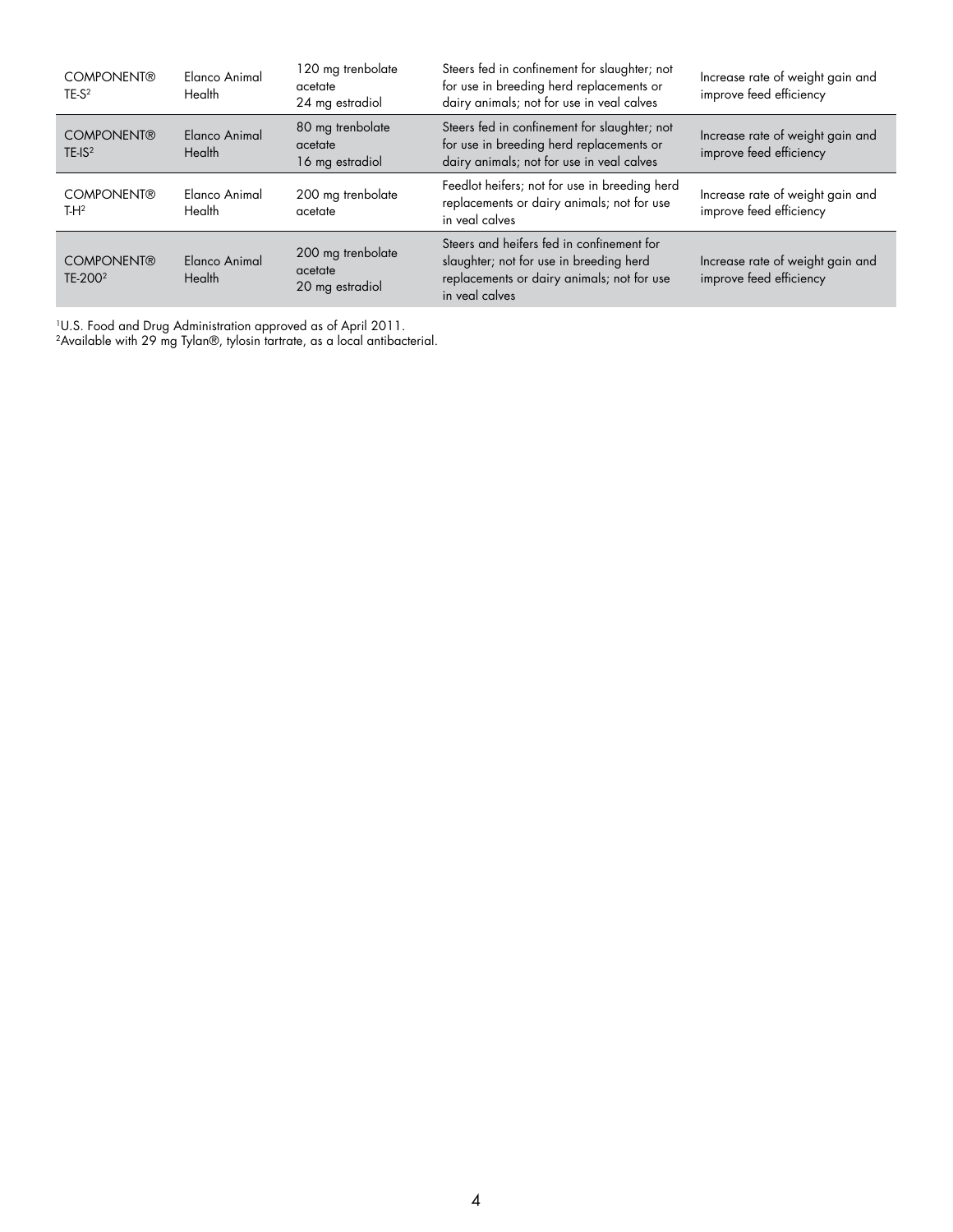# **Situations Where Implant Use Is Not Appropriate**

As a general rule, do not implant breeding cattle, including bull and replacement heifer calves. Implanting bulls can result in problems in reproductive organ development and sterility. Implanting does not improve growth rate or efficiency in bulls. While some implants are labeled for use in replacement heifers, heifers can develop adequately without implants. It is advisable to implant only heifers to be marketed as feeders or stockers.

Side effects from implant use may include bulling, vaginal and rectal prolapses, udder development, and raised tailheads. Side effects are rare, of little economic significance in most cases, and not a reason to avoid implant use. These situations are often the result of improper implanting technique. Crushed implants may contribute to these conditions.

Some marketing programs specify that no implants be used on cattle in order for cattle to qualify for the programs. For example, "natural" programs may include such implant restrictions. Know the specifics of the targeted marketing program before using implants.

#### **Implant Handling and Administration**

Always use best management practices, including Beef Quality Assurance-compliant practices for implant use in beef cattle. Start by reading label directions on specific implant products. Label directions include information on the age, weight, and/or sex of cattle for recommended use of specific implants. Some implants require refrigerated storage or protection from light. Others require cool, dry storage, and still others should be stored at room temperature without excessive heat or humidity. The needed storage conditions will be indicated on the label. Review label instructions before implant storage and use. Check the product expiration date, and use implants before expiration.

Make sure the appropriate implant applicator (often called an implant gun) is on hand for use with the specific implant chosen. Manufacturers make implant guns specifically designed for certain implants. Match implants to the correct implant guns to minimize implant defects. Load the implant gun according to label directions. Use only sharp needles in implant applicators. Dull or burred implant applicator needles increase the risk of tissue damage and

infection at the implant site. Burrs on needles can also damage implants. Check periodically for clogged implant applicator needles. Wash clogged needles with water and then disinfectant, and allow to dry before reuse.

Effective animal restraint makes implant administration easier and more likely to be done properly. Catching cattle in a head gate just behind the ears is ideal when implanting. With horned cattle, nose tongs can provide additional animal restraint and handler safety. Once a calf is properly restrained, select an appropriate ear for implanting. Select the ear with fewer ear tags, tattoos, and ear notches. If ears are tagged during the same cattle working event, then administer tags before implants. Try to tag calves in the opposite ear from the implant site. When possible, choose the same ear to implant in all calves worked together. This helps in monitoring implants later.

Find the proper implant location on the ear. Proper implant placement is under the skin on the backside of the ear (**Figure 1**). Administer them in the middle third of the ear between the skin and cartilage. The needle insertion site should be a point toward the tip of the ear at least a needle's length away from the intended deposition site. Never place an implant in the cartilage ribs of the ear and never closer to the head than the edge of the cartilage ring farthest from the head. If the implant site is contaminated with mud or manure, scrape the site with a dull serrated knife, and clean the site with disinfectant before implanting. Do not contaminate the site with dirty hands. For reimplantation, place the second implant parallel to but not in contact with the previous implant or in the unimplanted ear.



Figure 1. Proper implant administration location in beef cattle between the cartilage and skin.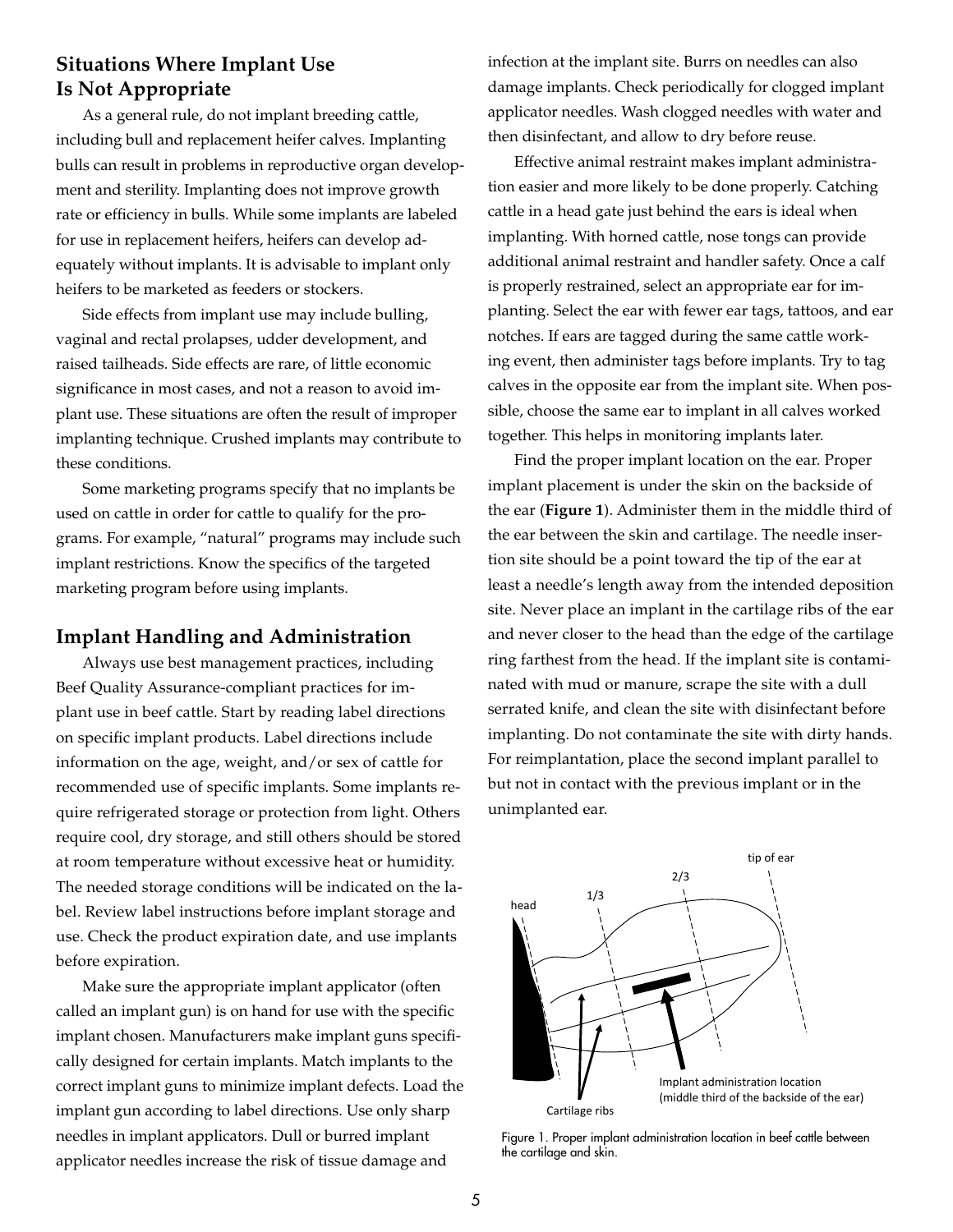Grasp the ear to be implanted with one hand, and position the loaded implant applicator parallel to the backside of the ear. With the tip of the needle, prick and lift the skin to completely insert the needle under the skin, avoiding major blood vessels. The needle should form a canal between the skin and cartilage for deposit of the implant. Be careful to avoid gouging or piercing the cartilage. Needle resistance may indicate that the needle is gouging the cartilage. Once the needle is completely inserted, back it up slightly (about one-eighth to one-fourth of an inch). Some implant guns have retractable needles that eliminate the need for pulling the needle back slightly. Depress the trigger of the implant gun, and withdraw the needle slowly and steadily. Implant pellets should be deposited in a row. Gently palpate the ear to make sure the implant was properly inserted. Pellets should not be bunched or crushed, and the full dosage of implant pellets should have been deposited.

Improper implant administration can make the implant less effective or ineffective. Never sacrifice proper implant administration and sanitation for speed. Make sure everyone administering implants is trained in acceptable implant handling and administration techniques. Select the most conscientious crew member to administer implants. Periodically check implant technicians to make sure they are using good implanting technique. There are several common potential causes for implant failure. Many, if not all, of these causes are preventable.

#### **Table 2. Potential causes for growthpromoting implant failure in beef cattle.**

| Missing implant (through the ear)                              |
|----------------------------------------------------------------|
| Partial implant (due to implant gun failure or poor technique) |
| Crushed or bunched implant pellets                             |
| Improper implant site (in the cartilage)                       |
| Abscess (due to poor sanitation or implanting technique)       |
| Inadequate implant storage (moisture, refrigeration)           |
| Inappropriate implant timing or target animal                  |

Abscesses often result from infected implant sites. Abscesses may wall off the implant, preventing absorption, or push implant pellets out of the implant site. Adequate sanitation during implanting can help prevent abscess development. Thoroughly disinfect implant needles between

animals. Wipe implant applicator needles with cotton or gauze moistened with a suitable disinfectant. Consider fly control measures when implanting during fly season.

Keep thorough and accurate implanting records. Record the date of administration, product administered, location of administration, and unique animal identification. An animal health processing map may be useful for these records. Keep the records, and inform buyers or future managers of past implant management. This helps prevent poor implanting decisions in later production phases.

## **Beef Safety**

The FDA requires no withdrawal period before harvest of implanted cattle. Beef from implanted cattle has very low levels of estrogenic activity compared to many other common foods. Many commonly consumed foods, including vegetables and vegetable products, have much higher estrogenic activity than beef. In addition, the potential amount of estrogen consumed in beef is extremely low in comparison to that produced daily in the human body.

## **Table 3. Estrogenic activity of common foods.**

| Food                          | <b>Estrogenic activity, nano-</b><br>grams per pound of food |
|-------------------------------|--------------------------------------------------------------|
| Soybean oil                   | 908,000                                                      |
| Eggs                          | 15,890                                                       |
| Cabbage                       | 10,896                                                       |
| Ice cream                     | 2,724                                                        |
| Peas                          | 1,816                                                        |
| Beef from a pregnant cow      | 636                                                          |
| Milk                          | 59                                                           |
| Beef from implanted cattle    | 10                                                           |
| Beef from nonimplanted cattle | 7                                                            |
|                               |                                                              |

Adapted from Preston, 1997.

## **Table 4. Estrogen produced in various animals.**

| ltem                             | Estrogen produced,<br>nanograms per day |
|----------------------------------|-----------------------------------------|
| Pregnant woman                   | 90,000,000                              |
| Nonpregnant woman                | 5,000,000                               |
| Adult man                        | 100,000                                 |
| Prepubertal children             | 40,000                                  |
| 3 ounces beef from implanted cow | 19                                      |
|                                  |                                         |

Adapted from Preston, 1997.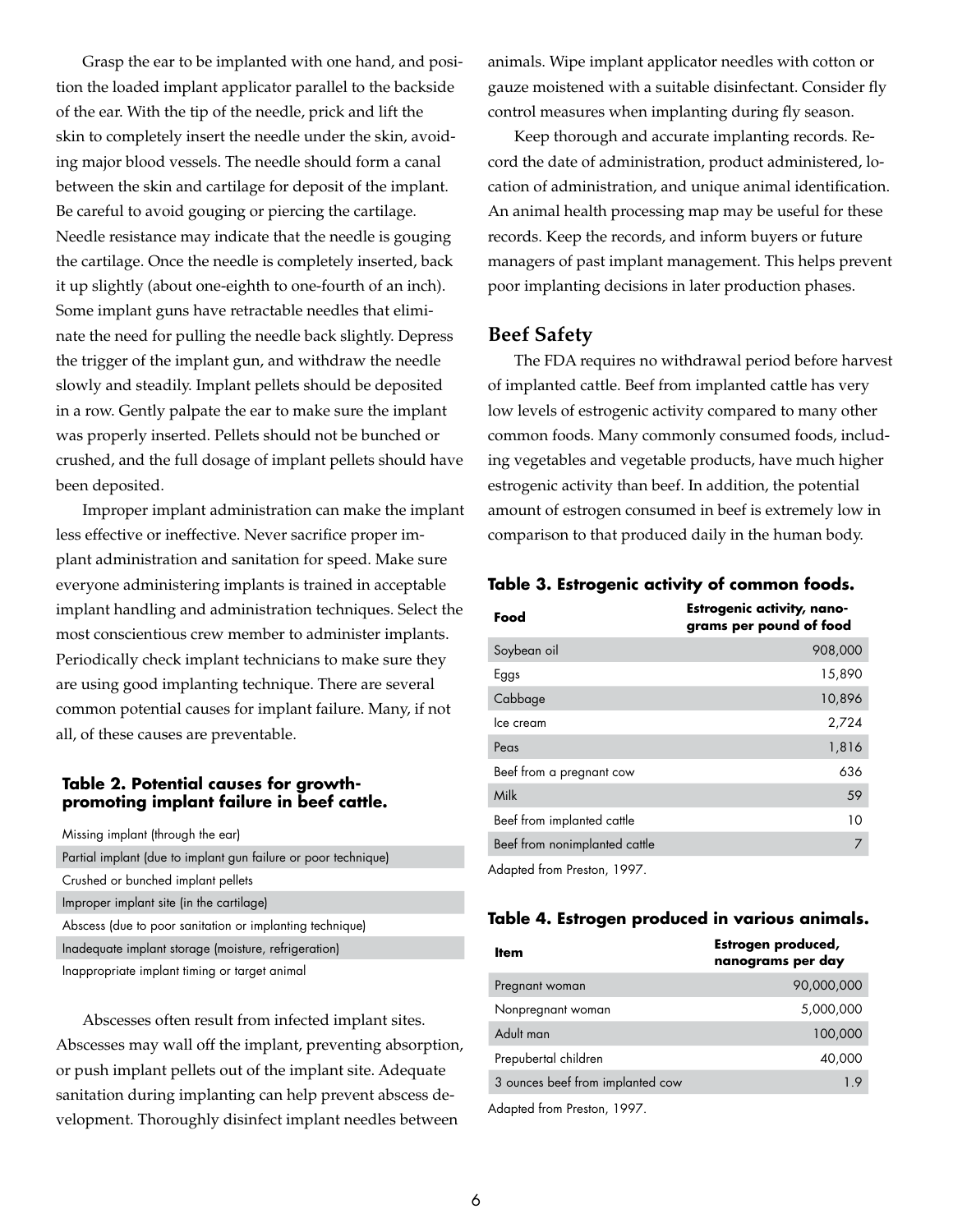For more information on growth-promoting implant use in beef cattle production, contact your local MSU Extension office.

# **References**

- Duckett, S. K. & J. G. Andrae. 2001. Implant strategies in an integrated beef production system. *Journal of Animal Science 79*(E. Suppl.):E110–E117.
- FDA. 2011. Food and Drug Administration approved animal drug products database. Available at: *http://www. fda.gov/AnimalVeterinary/Products/ApprovedAnimal-DrugProducts/default.htm*.
- Preston, R. 1997. Implants for suckling steer and heifer calves and potential replacement heifers. Symposium: Impact of implants on performance and carcass value of beef cattle. Oklahoma Agri. Exp. Station. P-957.
- U.S. Department of Agriculture. 2009. National Animal Health Monitoring System BEEF 2007–08. Washington, D.C.